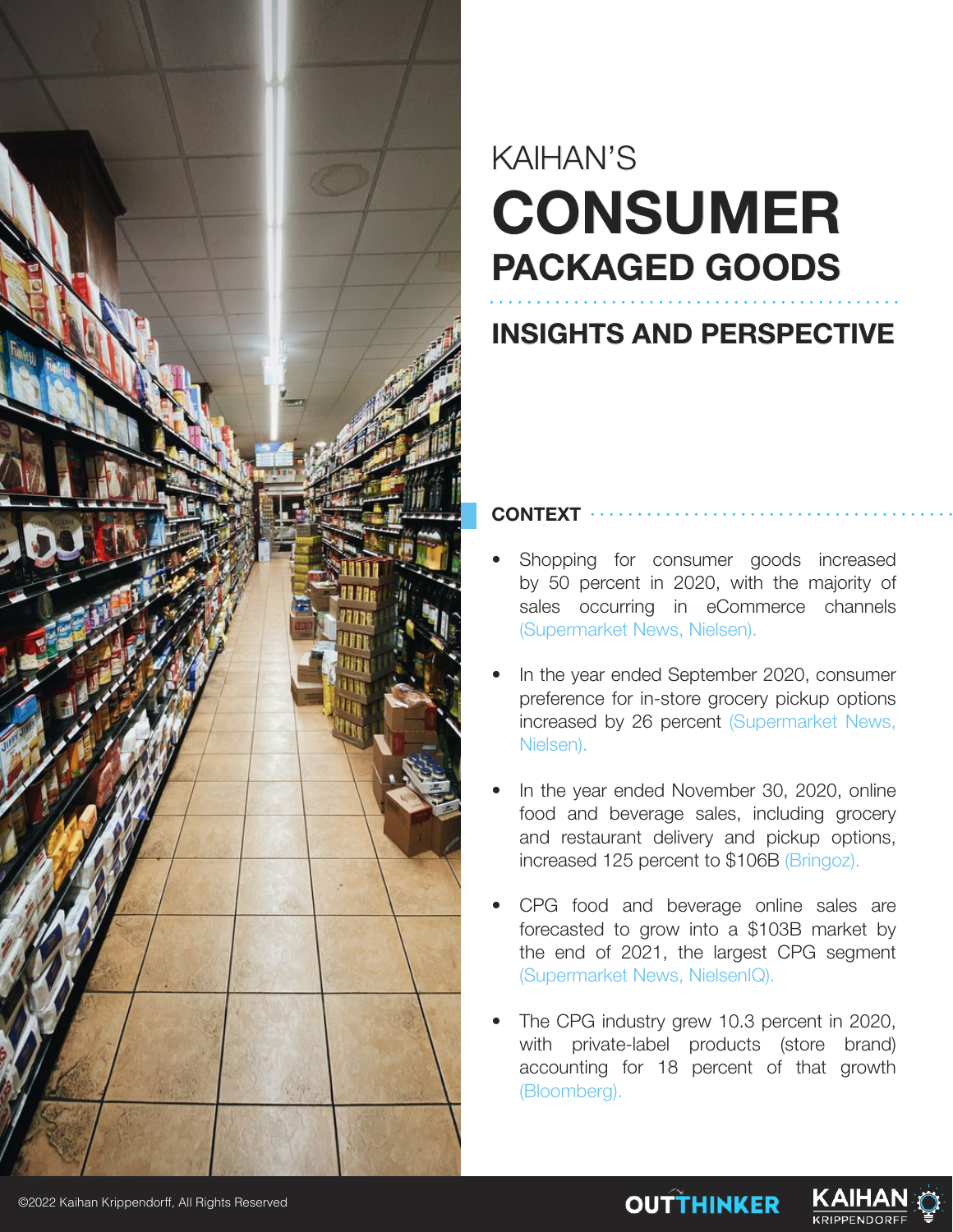### TRENDS ....

#### 1. Food and Beverage

- CPG food and beverage online sales became the largest CPG segment in 2020, and are forecasted to expand to a \$103B market at the end of 2021 (Bringoz).
- Converting store shoppers into online shoppers could lead to \$58B in growth for CPG (Supermarket News, NielsenIQ).
- 20 million new customers made CPG purchases online in 2020, doubling the market's revenue from 2019 (Bringoz).
- Constraints from the pandemic have reshaped how people meet, greet, and eat, and delivery and contactless pickup options offer great opportunities for growth.
- Given that 83 percent of monthly grocery delivery and pickup users indicate they will make another purchase within 30 days, companies should explore expansion into these services (Supermarket News, Mercatus).
- Companies like Instacart and Shipt are capitalizing on a market of consumers who want to order from home by offering comprehensive grocery delivery and pickup services from a variety of grocery stores and retailers (Forbes).

#### 2. Digital and DTC

- AThe rapid influx of new customers in the online space revealed CPG companies' need to interact and understand their customers in a more personal way.
- Previously, the data they used was reliant on thirdparty reports from retail stores and eCommerce websites (Bringoz). Now, CPG companies are seeing the value of connecting with their

customers directly, creating personalized experiences for them, and obtaining actionable first-party data on consumers in their market.

- CPG brands in the direct-to-consumer (DTC) model saw great growth during the pandemic due to their agile digital position which allowed them to meet and exceed consumer demand (The Future of Commerce), while traditional retail struggled.
- Large CPG companies are exploring DTC models as ways to test new products and gather data on their customers in a more meaningful way.
- Clorox, Unilever, and Nestle have all expanded into digital territory by creating new DTC opportunities to interact with their digital-native customers—such as the Objective Wellness brand from Clorox which targets young, health-minded individuals with natural wellness products (Forbes).

#### 3. Sustainable and Responsible Packaging

- ICOVID-19 spurred the globe towards a higher focus on health and wellness, and towards a higher awareness of sustainability and responsibility in manufacturing.
- CPG companies on the edge are exploring innovative ways to replace plastic in their packaging with more sustainable materials like glass, aluminum, and recyclable paper. These materials, though more costly than plastic to manufacture, are continuously recyclable with little to no loss in quality end-over-end (SLD).
- Sixty to seventy percent of consumers are willing to pay more for sustainable packaging, and 52 percent said they would buy more sustainably packaged products if they were priced like conventionally packaged products (McKinsey).



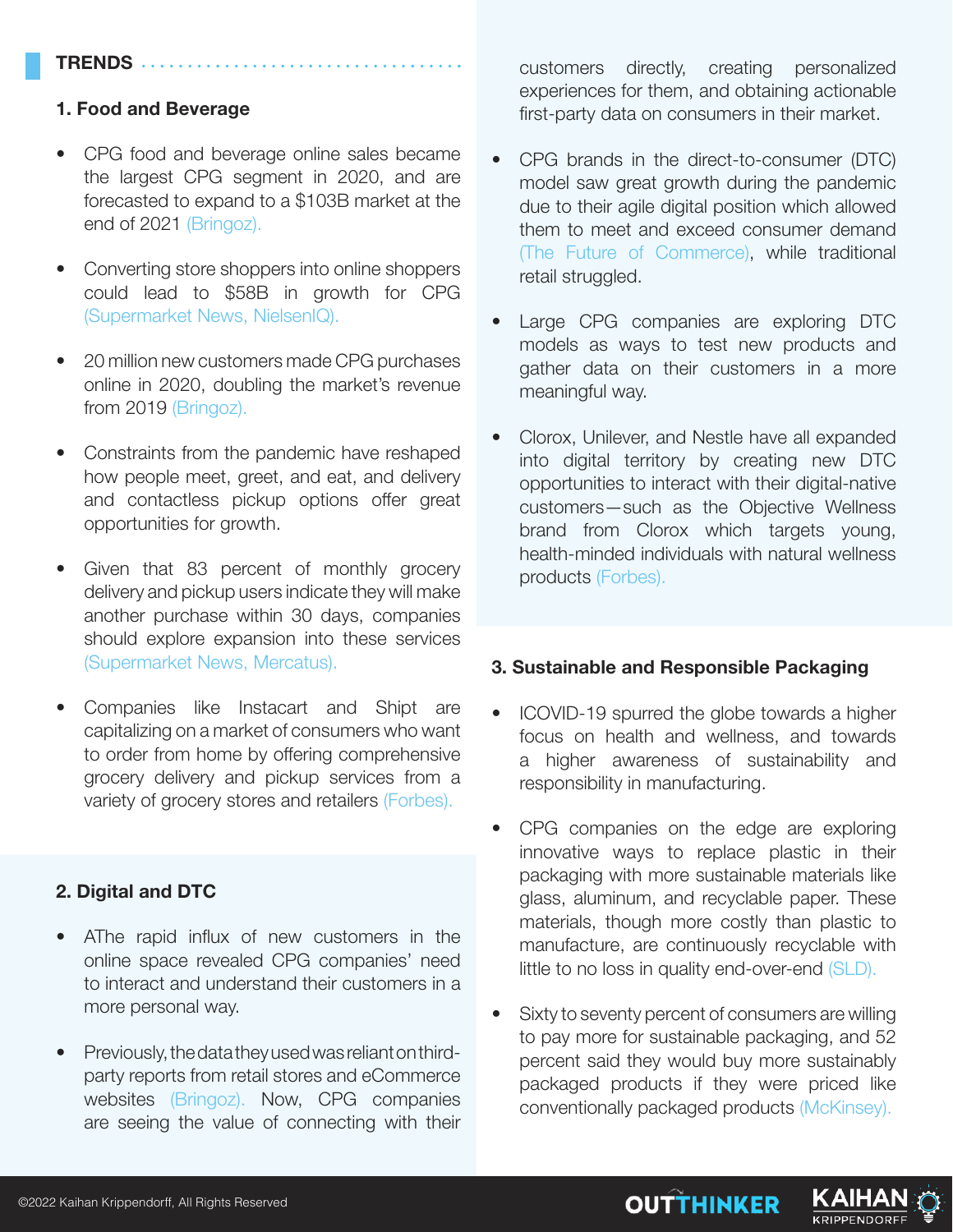- The definitions of eco-friendly packaging can be opaque to consumers, providing opportunities for companies to clarify their impact and provide younger generations the information they desire regarding the products they purchase—a move which can both foster loyalty with customers and positively impact the environment (Fast Company).
- Colgate unveiled the world's first recyclable toothpaste tube in 2019, and plans to move it fully into circulation by 2025, along with a message to build awareness of the "ready-to-recycle" nature of the new packaging (Business Wire).

8PS

| <b>Leverage</b><br><b>Point</b> | "8Ps" of<br><b>Strategy</b>                                                            | <b>Opportunity</b><br>for Disruption | <b>Recommended Leverage Points</b>                                                                                                                                                                                                                                                                                       |
|---------------------------------|----------------------------------------------------------------------------------------|--------------------------------------|--------------------------------------------------------------------------------------------------------------------------------------------------------------------------------------------------------------------------------------------------------------------------------------------------------------------------|
| Position                        | The customer<br>you are<br>targeting and<br>their need that<br>you seek to<br>fulfill. | 6                                    | How is your company viewed in terms of your<br>eco-friendliness and sustainability?<br>How can you interact with DTC in the Food and<br>Beverage industry?                                                                                                                                                               |
| Product                         | The things you<br>sell and the<br>characteristics<br>that give them<br>value.          | 8                                    | How can you design your product and packaging<br>with sustainability and responsibility in mind?<br>What value does your product bring to<br>consumers beyond its basic functions?<br>How does your product and packaging satisfy<br>$\bullet$<br>the needs of your customers? How do you<br>measure their satisfaction? |
| Price                           | How<br>customers pay<br>to obtain your<br>products.                                    | 5                                    | How do you currently determine the pricing of<br>your product?<br>How can you price your product attractively<br>knowing consumers' opinions regarding<br>sustainable packaging?                                                                                                                                         |
| Placement                       | Where<br>and how<br>customers can<br>view, access,<br>and purchase<br>your products.   | $\overline{4}$                       | Do you currently offer your product through DTC<br>channels?<br>How can you optimize your digital channels to<br>reach more digital- native consumers?                                                                                                                                                                   |

KAIHA

**KRIPPENDORFF** 

**OUTTHINKER**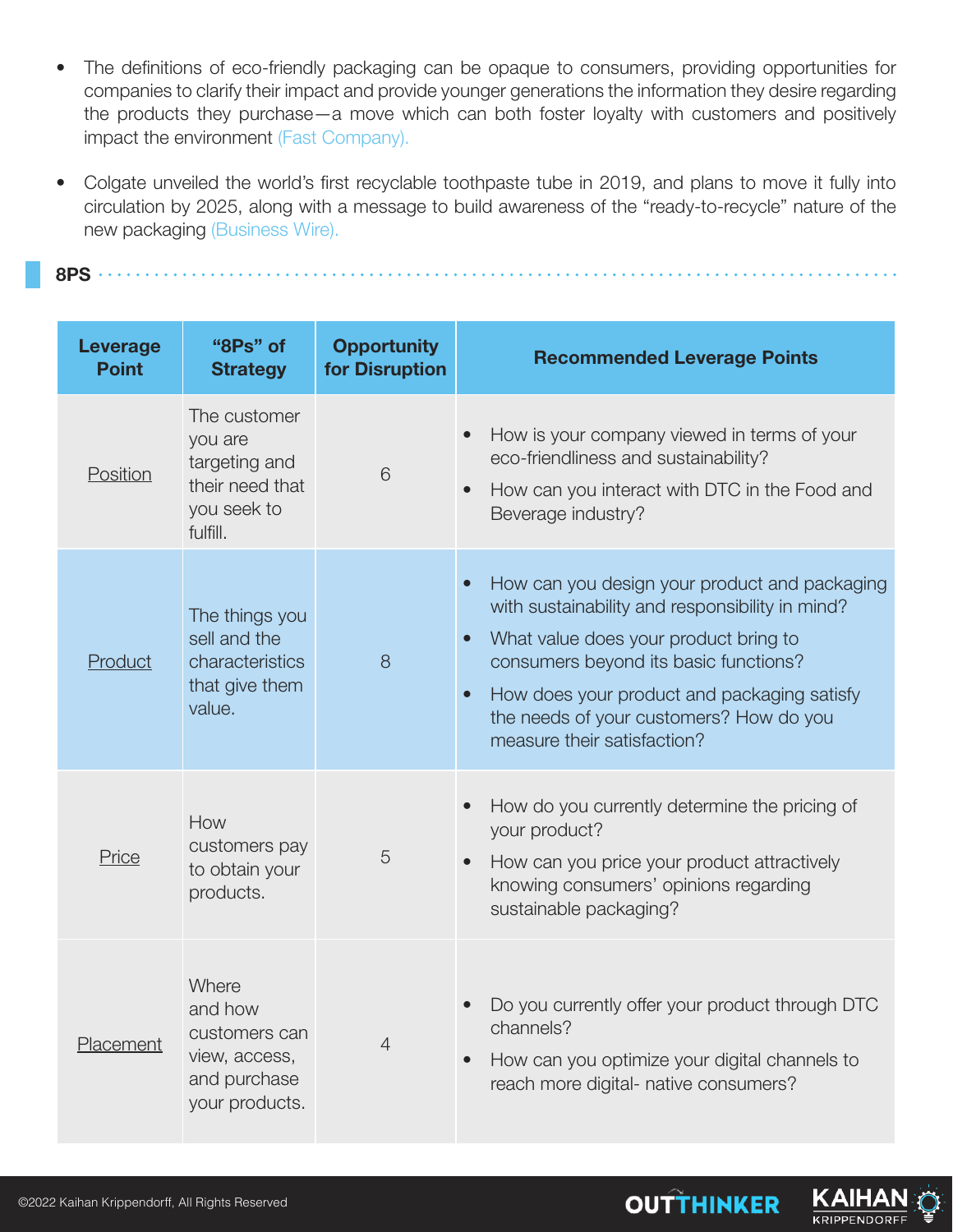| Leverage<br><b>Point</b> | "8Ps" of<br><b>Strategy</b>                                                                                                   | <b>Opportunity</b><br>for Disruption | <b>Recommended Leverage Points</b>                                                                                                                                                                                                                                                                                                                                                                                                          |
|--------------------------|-------------------------------------------------------------------------------------------------------------------------------|--------------------------------------|---------------------------------------------------------------------------------------------------------------------------------------------------------------------------------------------------------------------------------------------------------------------------------------------------------------------------------------------------------------------------------------------------------------------------------------------|
| Promotion                | How you<br>connect and<br>communicate<br>with current<br>and potential<br>customers.                                          | 3                                    | How can you better communicate your<br>sustainability plan to customers?                                                                                                                                                                                                                                                                                                                                                                    |
| Physical<br>Experience   | How your<br>brand<br>experience<br>meets the<br>needs and<br>expectations<br>of the<br>customer.                              | $\overline{7}$                       | How can you innovate your packaging to create<br>an enticing "unboxing" experience for customers?                                                                                                                                                                                                                                                                                                                                           |
| <b>Processes</b>         | How you<br>manage your<br>supply chain.<br>How you<br>manage<br>and use the<br>data and<br>information of<br>consumers.       | $\Theta$                             | How can you redesign the manufacturing<br>and design of your packaging to attract more<br>customers?<br>Do you have a plan in place to move towards<br>eco-friendly packaging?<br>How can you restructure or expand your current<br>model to offer DTC options to your customers?<br>How are you gathering actionable first-party data<br>on your customers? How can you utilize it to<br>personalize their experiences with your products? |
| <u>People</u>            | The choices<br>you make<br>regarding<br>hiring,<br>organizing,<br>and<br>incentivizing<br>your people<br>and your<br>culture. | 3                                    | How do your staff add to the purchase<br>experience of your customers?<br>How can you leverage expertise and talent from<br>within to create personalized experiences for<br>shoppers?                                                                                                                                                                                                                                                      |

**OUTTHINKER**